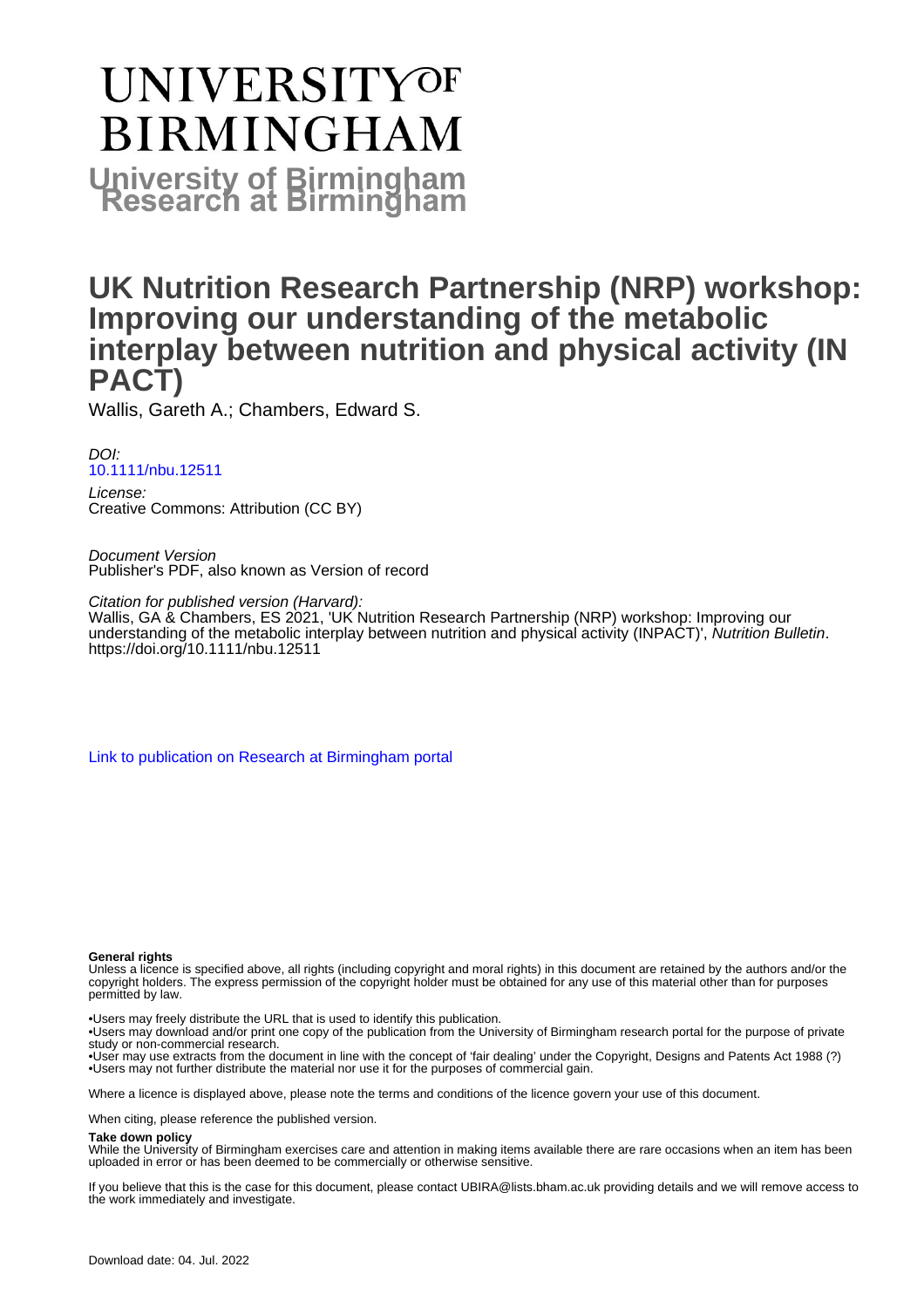#### **NEWS AND VIEWS**

## **Nutrition Bulletin 28**

## **UK Nutrition Research Partnership (NRP) workshop: Improving our understanding of the metabolic interplay between nutrition and physical activity (IN-PACT)**

## **Gareth A. Wallis1** | **Edward S. Chambers[2](https://orcid.org/0000-0001-7074-1312)**

<sup>1</sup>School of Sport, Exercise and Rehabilitation Sciences, University of Birmingham, Birmingham, UK

<sup>2</sup>Section for Nutrition Research, Department of Metabolism, Digestion and Reproduction, Imperial College, London, UK

#### **Correspondence**

Gareth A. Wallis, School of Sport, Exercise and Rehabilitation Sciences, University of Birmingham, Edgbaston, Birmingham, UK. Email: [g.a.wallis@bham.ac.uk](mailto:g.a.wallis@bham.ac.uk)

#### **Abstract**

This article describes a UK Nutrition Research Partnership (UK NRP)/Medical Research Council (MRC) 'Hot Topic' workshop that aimed to develop a better understanding of the interplay between nutrition and physical activity and their effects on human metabolism at the mechanistic level. The article provides a rationale for the workshop and a summary of the objectives. The report then presents an overview of the topics discussed at the workshop and the priority research areas identified that would enable the development of integrated evidence-based dietary guidelines with improved potential to transform longterm health.

#### **KEYWORDS** nutrition, obesity, physical activity

## **BACKGROUND**

Eating a nutritious, balanced diet and engaging in regular physical activity remain the cornerstones for weight maintenance and the prevention of metabolic diseases (NICE, 2006). A close interplay between nutrition and physical activity is generally accepted, but progress in understanding its precise nature is hindered by a lack of disciplinary integration and expertise gaps in the respective cognate disciplines. Nutritional scientists have contributed substantially to development of energy and nutrient needs for a variety of populations that inform public health guidelines for dietary intakes [e.g. recent Scientific Advisory Committee on Nutrition (SACN) reports on carbohydrates (SACN, 2015) and saturated fats (SACN, 2019)]. However, the influence of physical activity, the research domain of exercise scientists, on these guidelines is rarely considered. Physical activity can profoundly modulate physiological

and behavioural responses to nutrition, and vice versa. Ignoring the metabolic interactions between nutrition and physical activity limits the utility and potential of dietary guidelines. In fact, the SACN Working Group on Energy Requirements highlighted improved understanding of the potential interaction of diet composition and physical activity in bodyweight regulation and the development and maintenance of obesity as a research recommendation (SACN, 2011). A concerted effort is required to act on the SACN recommendation and empower nutritional and exercise scientists to work together with other scientific disciplines and key stakeholders on the major public health concerns facing society. Hence, there is a need to bring nutritional and exercise scientists together to bridge the disciplinary gap and work collaboratively to define a research agenda that will enhance the nutrition field. The limited research that has considered the interconnections of nutrition and physical activity on metabolic processes

This is an open access article under the terms of the [Creative Commons Attribution](http://creativecommons.org/licenses/by/4.0/) License, which permits use, distribution and reproduction in any medium, provided the original work is properly cited.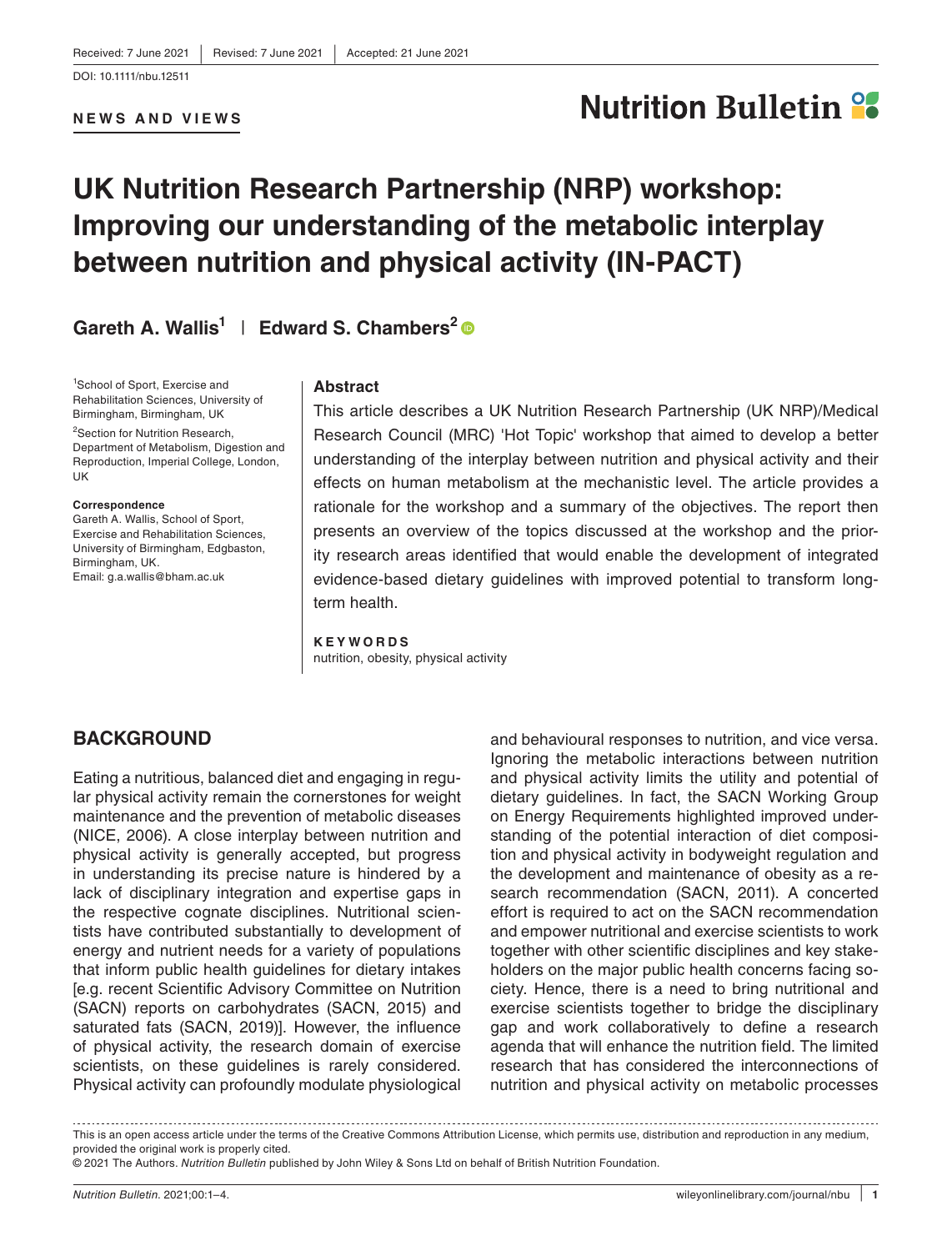# **Nutrition Bulletin 22 MALLIS AND CHAMBERS**

in humans is largely descriptive in nature. Greater understanding in the mechanisms of interplay between nutrition and physical activity on human metabolism is therefore imperative. With a burgeoning interest in the field of metabolism as a means to interrogate the biology of health and disease, an opportunity exists to integrate scientists working on cutting edge metabolic science to the nutrition field to enhance mechanistic understanding.

Funding from the Medical Research Council (MRC) as part of the UK Nutrition Research Partnership (UK NRP) awards supported a workshop to develop a better understanding of the interplay between nutrition and physical activity and their effects on human metabolism at the mechanistic level. Better understanding of the close metabolic interplay between nutrition and physical activity would enable the development of integrated evidence-based dietary guidelines with improved potential to transform long-term health.

## **MAIN AIMS OF THE WORKSHOP**

The workshop, named 'Improving our understanding of the metabolic interplay between nutrition and physical activity (IN-PACT)' was held in January 2021. The IN-PACT workshop aimed to:

- **•** bring world-leading nutritional and exercise scientists together to bridge the disciplinary gap and work collaboratively to define a research agenda that will enhance the nutrition field;
- **•** facilitate the integration of fundamental metabolism and systems researchers into the field to drive a focus on developing mechanistic understanding in nutrition research;
- **•** support close interactions between researchers at all career stages to ensure new research networks are developed, new ideas can flourish with input from senior leader experience, and collectively contribute to the sustainability of the field.

## **SUMMARY OF RECOMMENDATIONS AND OUTCOMES**

The IN-PACT workshop had a particular focus on the prevention and treatment of obesity and its associated metabolic diseases. The programme for the workshop (shown in Table 1) was designed to encourage the new thinking and approaches needed to develop novel research concepts which will enhance the UK nutrition field and improve our understanding of the metabolic interplay between nutrition and physical activity. As such, keynote presentations helped to frame the overall context of the interplay between nutrition and physical activity from clinical and evolutionary perspective. These were complemented by short, focused and thoughtprovoking presentations from leading researchers who were asked to address the following questions based on their own experiences and perspectives.

- 1. What could closer consideration of the interplay between nutrition and physical activity look like for the healthy lifestyle guidelines of the future?
- 2. How could increasing understanding of the metabolic interplay between nutrition and physical activity help in the prevention and treatment of obesity and its associated metabolic diseases?
- 3. What innovative tools could we use to better interrogate the metabolic interplay between nutrition and physical activity?

An opportunity was also provided for early-career researchers to showcase their recent data related to the workshop area. Collectively, the workshop presentations acted as stimuli for discussion among delegates which was then was facilitated in a range of ways including a moderated panel discussion, chaired question-andanswer sessions and small-group breakout discussions. In terms of recommendations and outcomes, we asked delegates to discuss in a small-group format what they deemed the top challenges for future focus based on the presentations and discussions in the workshop.

Feedback from those break-out groups could be generally summarized in to the following areas.

## **Priority research areas**

Whilst a number of specific research areas were raised throughout the workshop, three emerged as the most important areas that, if fully understood and resolved, have the long-term potential to substantially influence healthy lifestyle guidelines.

- 1. *Nutrient*-*activity timing*/*chronobiology*: There is a greater need to understand how time of eating and physical activity independently and in relation to each other interact to affect metabolism and health across a variety of study populations.
- 2. *Nutrition*, *physical activity and weight management*: Contemporary perspectives including individual responses to interventions (i.e. behavioural and physiological), new models of human bioenergetics (i.e. constrained energy expenditure model) and the multi-dimensional nature of physical activity underpin the need to re-evaluate the role of diet/nutrition and physical activity/exercise in appetite control and long-term weight management.
- 3. *Mechanisms of nutrient*-*inactivity interactions in metabolic dysfunction*: Physical activity control in nutrition research is underappreciated and confounds clear identification of drivers and mechanisms of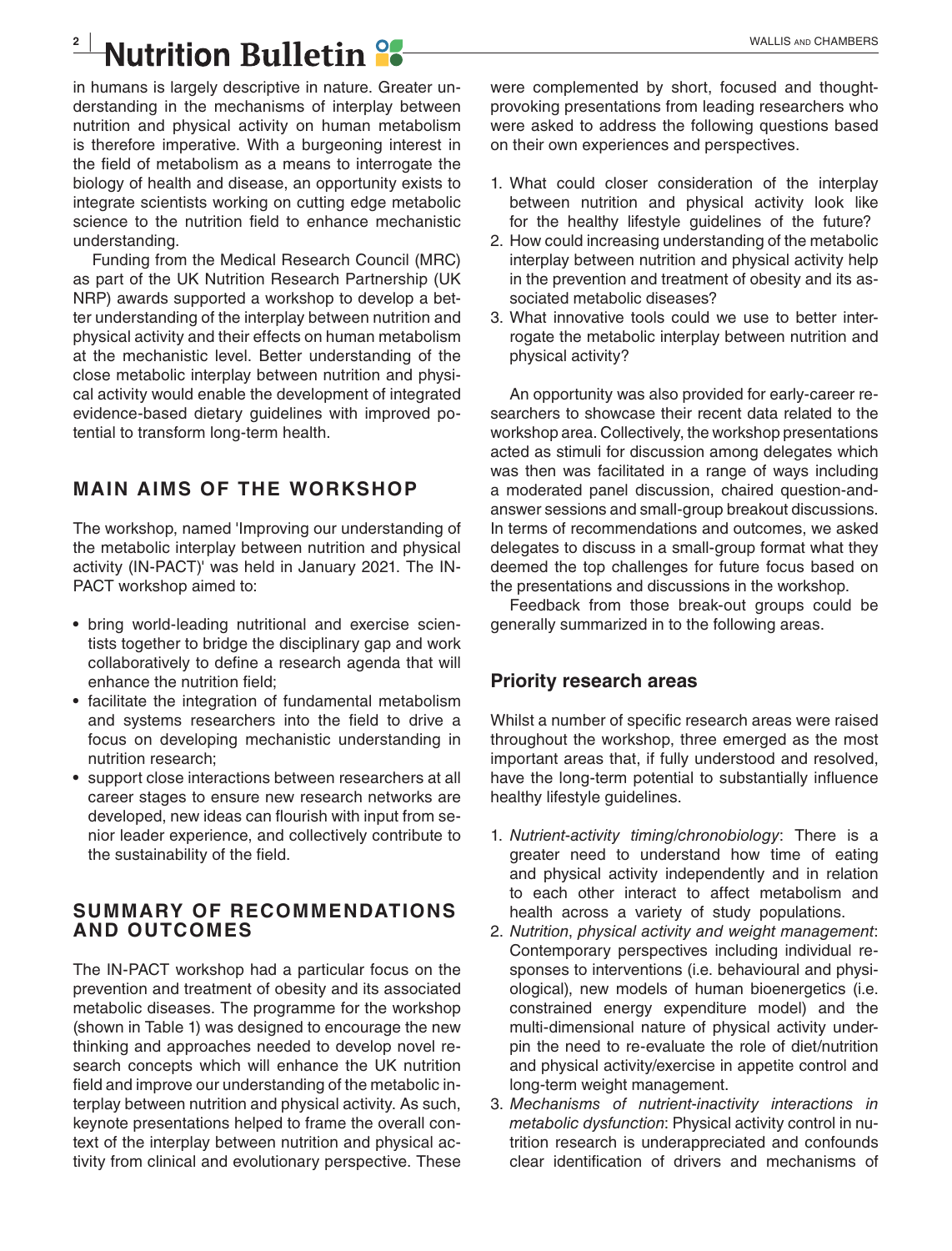**ALCORAGE AND VIEWS a 1 3 ALCORAGE AND VIEWS ALCORAGE AND VIEWS a 2 a 3 a 3 a 3 a 3 a 3 a 3 a 3 a 3 a 3 a 3 a 3 a 3 a 3 a 3 a 3 a 3 a 3 a** 

**TABLE 1** UK Nutrition Research Partnership workshop: Improving our understanding of the metabolic interplay between nutrition and physical activity (IN-PACT)

| Time            | <b>Activity</b>                                                                                                                                                                                                                                                                                                                                                                                     | Speaker/title                                                                                                                                                                                                                                                                                                                                                                                                                                                                                                                                                                                                                                                                                                                                                          |
|-----------------|-----------------------------------------------------------------------------------------------------------------------------------------------------------------------------------------------------------------------------------------------------------------------------------------------------------------------------------------------------------------------------------------------------|------------------------------------------------------------------------------------------------------------------------------------------------------------------------------------------------------------------------------------------------------------------------------------------------------------------------------------------------------------------------------------------------------------------------------------------------------------------------------------------------------------------------------------------------------------------------------------------------------------------------------------------------------------------------------------------------------------------------------------------------------------------------|
| 9:00            | Arrival, welcome                                                                                                                                                                                                                                                                                                                                                                                    | Dr Gareth Wallis (University of Birmingham)                                                                                                                                                                                                                                                                                                                                                                                                                                                                                                                                                                                                                                                                                                                            |
| 09:15           | Keynote (live webinar):<br><b>Clinical Perspectives</b><br>15-20 min + 10 min Q&A                                                                                                                                                                                                                                                                                                                   | Dr Gareth Wallis (University of Birmingham, Chair)<br>Dr Abd Tahrani (University of Birmingham, Presenter) - Obesity, a<br>disease or lack of willpower? Why are we failing?                                                                                                                                                                                                                                                                                                                                                                                                                                                                                                                                                                                           |
| 09:45           | <b>Brief transition break</b>                                                                                                                                                                                                                                                                                                                                                                       |                                                                                                                                                                                                                                                                                                                                                                                                                                                                                                                                                                                                                                                                                                                                                                        |
| 09:50           | Session 1: Challenging norms<br>Moderated panel discussion with stimulus<br>provided by all panellists preparing a 10-15 min<br>pre-record addressing:<br>What could closer consideration of the interplay<br>between nutrition and physical activity look like<br>for the healthy lifestyle guidelines of the future?                                                                              | Dr Ed Chambers (Imperial College London, Moderator)<br>Panellists:<br>Professor Julie Lovegrove (University of Reading)<br>Professor Ian Macdonald (University of Nottingham)<br>Professor Dylan Thompson (University of Bath)<br>Professor Emma Stevenson (Newcastle University)                                                                                                                                                                                                                                                                                                                                                                                                                                                                                      |
| 10:30           | <b>Break</b>                                                                                                                                                                                                                                                                                                                                                                                        |                                                                                                                                                                                                                                                                                                                                                                                                                                                                                                                                                                                                                                                                                                                                                                        |
| 10:45<br>12:30  | Session 2: Getting into the science<br>Chaired live presentations<br>Four 10-15 min max talks, followed by 25-30 min<br>roundtable style Q&A. Presenters asked to<br>focus on:<br>How could increasing understanding of the<br>metabolic interplay between nutrition and<br>physical activity help in the prevention and<br>treatment of obesity and its associated<br>metabolic diseases?<br>Lunch | Dr Gareth Wallis (University of Birmingham, Chair)<br>Presenters:<br>Professor Paul Greenhaff (University of Nottingham) - Critical<br>importance of control for physical activity when investigating<br>the mechanistic basis of metabolic dysregulation<br>Professor Alex Johnstone (University of Aberdeen) - Appetite<br>control, the interface between energy intake and energy<br>expenditure<br>Professor Jason Gill (University of Glasgow) - Physical activity and<br>bodyweight: is it important, why isn't it the same for everyone,<br>and can we do it better?<br>Professor James Betts (University of Bath) - Understanding<br>interactions between nutrition and physical activity to<br>prevent/treat obesity: role of temporal and biological rhythms |
|                 |                                                                                                                                                                                                                                                                                                                                                                                                     |                                                                                                                                                                                                                                                                                                                                                                                                                                                                                                                                                                                                                                                                                                                                                                        |
| 13:00           | Session 3: Tools of the trade<br>Chaired live presentations<br>Four 10–15 min max talks, followed by 25–30 min<br>roundtable style Q&A. Presenters asked to<br>focus on:<br>What innovative tools could we use to better<br>interrogate the metabolic interplay between<br>nutrition and physical activity?                                                                                         | Dr Javier Gonzalez (University of Bath, Chair)<br>Presenters:<br>Dr Sarah Berry (King's College London) - Importance of collecting<br>large scale and high resolution data to unravel the multiple<br>interrelated determinants of responses to food<br>Professor Penny Gowland (University of Nottingham) – MRI, a<br>window into physiology and biochemistry<br>Professor Leanne Hodgson (University of Oxford) - Stable isotope<br>tracers<br>Professor Francesco Falciani (University of Liverpool) - Inferring<br>biological networks from observational data                                                                                                                                                                                                     |
| 14:30           | <b>Break</b>                                                                                                                                                                                                                                                                                                                                                                                        |                                                                                                                                                                                                                                                                                                                                                                                                                                                                                                                                                                                                                                                                                                                                                                        |
| 14:45           | Early Career Researchers Showcase<br>An opportunity for early career researchers to<br>present 5 min overviews. 10 min slot per<br>speaker.                                                                                                                                                                                                                                                         | Dr Ed Chambers (Imperial College London, Chair)<br>Presenters:<br>Dr Isabel Garcia Perez (Imperial College London) - Diet-exercise-<br>gut microbiota paradigm<br>Dr Caroline Anderson (University Hospital Southampton) - Nutrition<br>research in children with chronic kidney disease, translating<br>research into clinical practice<br>Dr Peter Aldiss (University of Copenhagen) - From human genetics<br>to rodents in the neurobiology of appetite, addiction and obesity<br>Dr Kristine Beaulieu (University of Leeds) - The DIVA study:<br>Impact of matched weight loss to ≥5% via intermittent or<br>continuous energy restriction on appetite control in women with<br>overweight/obesity                                                                 |
| 15:30           | Research challenges<br>Research priorities based on day                                                                                                                                                                                                                                                                                                                                             | Breakout rooms for research challenge identification (5 rooms of<br>5-6 people, with leader in each for keeping focus and feeding<br>back key points)                                                                                                                                                                                                                                                                                                                                                                                                                                                                                                                                                                                                                  |
| 16:15           | Keynote (live webinar):<br>Evolutionary perspectives<br>15-20 min +10 min Q&A                                                                                                                                                                                                                                                                                                                       | Dr Gareth Wallis (University of Birmingham, Chair)<br>Dr Herman Pontzer (Duke University, US, Presenter) - Diet,<br><b>Exercise and Metabolic Health, Evolutionary Perspectives</b>                                                                                                                                                                                                                                                                                                                                                                                                                                                                                                                                                                                    |
| $16:45 - 17:00$ | Close<br>Summary of day and next steps                                                                                                                                                                                                                                                                                                                                                              | Dr Gareth Wallis and Dr Ed Chambers                                                                                                                                                                                                                                                                                                                                                                                                                                                                                                                                                                                                                                                                                                                                    |